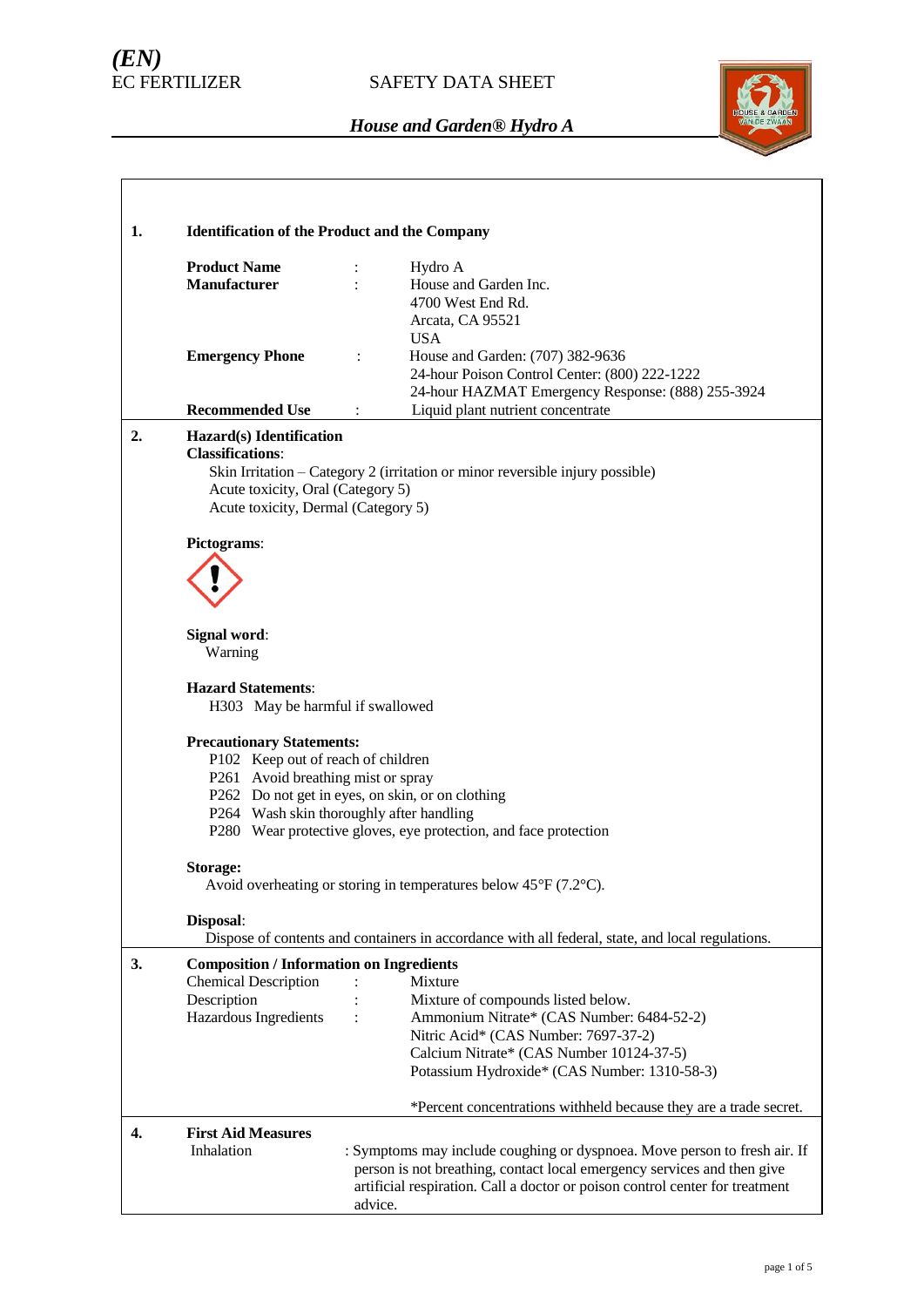SAFETY DATA SHEET



|    | Skin                                                                    | : Symptoms may include skin irritation. Remove contaminated clothing,<br>thoroughly wash exposed area with water and soap for 15 minutes. Call a<br>doctor or poison control center for treatment advice if symptoms persist.                                                                        |
|----|-------------------------------------------------------------------------|------------------------------------------------------------------------------------------------------------------------------------------------------------------------------------------------------------------------------------------------------------------------------------------------------|
|    | Eyes                                                                    | : Irritant. Hold eye open and rinse gently with water for at least 15 minutes,<br>ensuring to flush underneath the eyelids. Call a doctor or poison control<br>center for treatment advice.                                                                                                          |
|    | Ingestion                                                               | : Gastro-intestinal irritant. Call a doctor or poison control center for<br>immediate treatment advice. Have person sip a glass of water if able to<br>swallow. Do not induce vomiting unless advised to do so by a medical<br>professional. Do not give anything by mouth to an unconscious person. |
|    | <b>First Aid Facilities</b>                                             | : Water, wash facilities                                                                                                                                                                                                                                                                             |
| 5. | <b>Fire Fighting Measures</b>                                           |                                                                                                                                                                                                                                                                                                      |
|    | <b>Extinguishing Media</b>                                              | : The product itself is not combustible; in case of fire in its immediate<br>environment, preferred extinguishing media are water spray, foam, $CO2$ ,<br>dry ice.                                                                                                                                   |
|    | Unsuitable                                                              |                                                                                                                                                                                                                                                                                                      |
|    | <b>Extinguishing Media</b><br>Hazards from combustion<br>of the product | : Water jet.<br>: Decomposes on heating. Combustion can produce toxic fumes and<br>irritating nitrate gases.                                                                                                                                                                                         |
|    | Protective equipment                                                    | : In case of fire, wear a self-contained breathing apparatus and eye<br>protection.                                                                                                                                                                                                                  |
| 6. | <b>Accidental Release Measures</b>                                      |                                                                                                                                                                                                                                                                                                      |
|    | <b>Emergency Procedures</b>                                             | : Ensure adequate ventilation. Wear safety glasses and appropriate gloves.<br>Chemical-resistant gloves are needed for the sustained contact.<br>Disposable nitrile gloves are adequate for incidental contact (rinse hands                                                                          |
|    |                                                                         | after removing gloves). Prevent product from entering sewer drains or<br>surface waters.                                                                                                                                                                                                             |
|    | <b>Personal Precautions</b>                                             | : Avoid contact with skin and eyes.                                                                                                                                                                                                                                                                  |
|    | Containment and                                                         | : Stop the source of the spill. Control the spill using floor dry, absorbent                                                                                                                                                                                                                         |
|    | Cleanup, Materials,                                                     | materials booms/socks, or towels. Clean up the spill using absorbent.                                                                                                                                                                                                                                |
|    | Methods, Procedure                                                      | Disposal subject to all applicable federal, state, and local regulations.                                                                                                                                                                                                                            |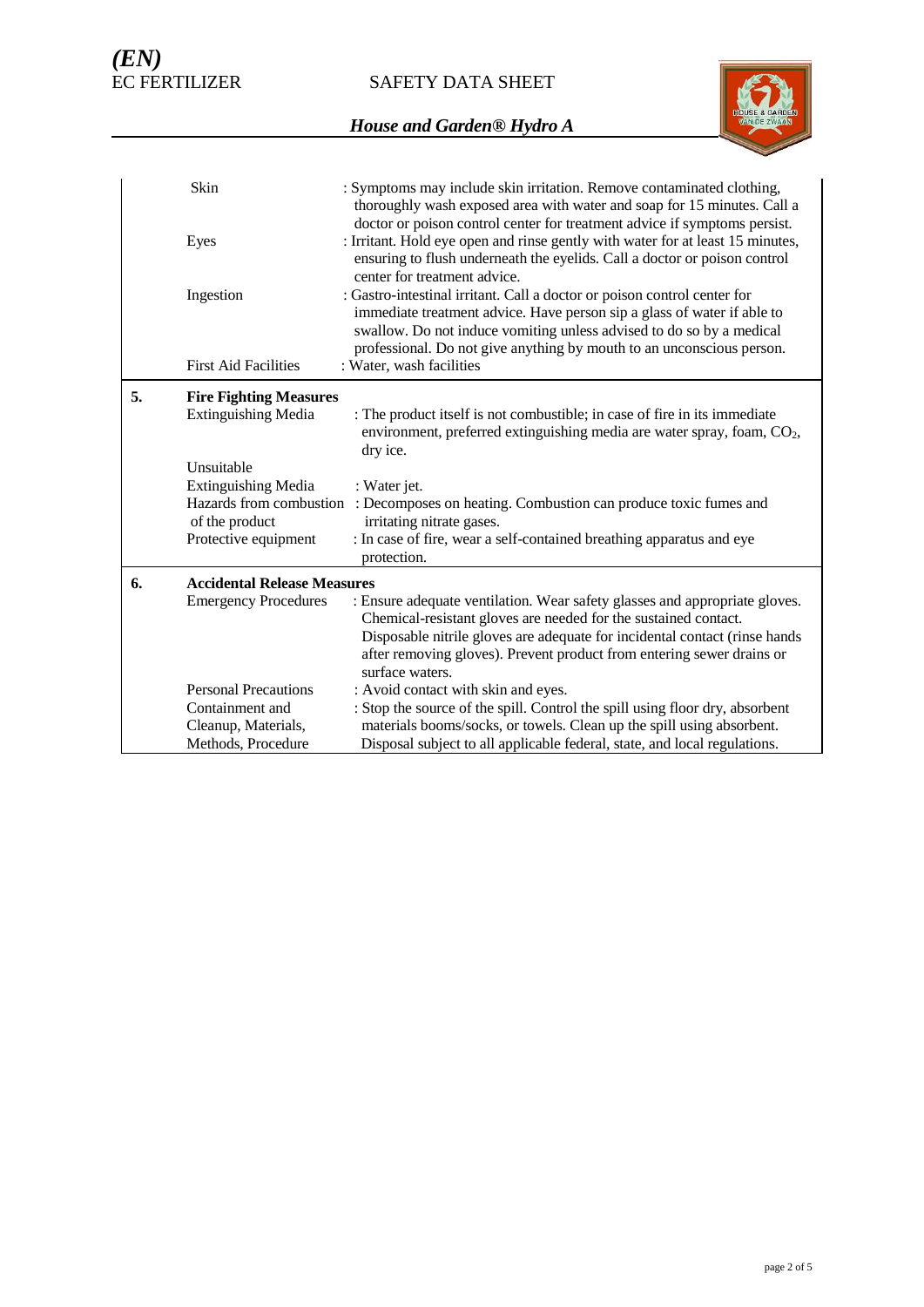

| 7.           | <b>Handling &amp; Storage</b>                                                                                                                                                                                                                                                                                                                                                                                    |                                                                                                                                                                                                                                                                                                                                                                                                                                                                        |                                                |                                     |          |                                |
|--------------|------------------------------------------------------------------------------------------------------------------------------------------------------------------------------------------------------------------------------------------------------------------------------------------------------------------------------------------------------------------------------------------------------------------|------------------------------------------------------------------------------------------------------------------------------------------------------------------------------------------------------------------------------------------------------------------------------------------------------------------------------------------------------------------------------------------------------------------------------------------------------------------------|------------------------------------------------|-------------------------------------|----------|--------------------------------|
|              | Handling:<br>Keep out of reach of children. Not for internal use. Avoid contact with skin and eyes. Irritates the skin,<br>mucous membranes, eyes and gullet. Wear suitable protective clothing.<br>In case of contact with skin or eyes, wash immediately with plenty of water.<br>Technical precautions: safety shower and eye shower stations.<br>Store at a temperature between 7 and 30 degrees Centigrade. |                                                                                                                                                                                                                                                                                                                                                                                                                                                                        |                                                |                                     |          |                                |
|              | Storage:                                                                                                                                                                                                                                                                                                                                                                                                         | Storage conditions: Take all necessary precautions to prevent contamination in case of damaged<br>containers. Store the containers on drip trays or barrier material to prevent product from being<br>discharged to the sewer or surface water. Avoid rough handling to ensure structural integrity.                                                                                                                                                                   |                                                |                                     |          |                                |
| 8.           |                                                                                                                                                                                                                                                                                                                                                                                                                  | <b>Exposure Control/Personal Protection</b>                                                                                                                                                                                                                                                                                                                                                                                                                            |                                                |                                     |          |                                |
| Exposure and |                                                                                                                                                                                                                                                                                                                                                                                                                  |                                                                                                                                                                                                                                                                                                                                                                                                                                                                        |                                                | <b>OSHA PEL</b><br><b>ACGIH TLV</b> |          |                                |
|              | <b>Threshold Limits</b>                                                                                                                                                                                                                                                                                                                                                                                          |                                                                                                                                                                                                                                                                                                                                                                                                                                                                        | ppm                                            | $mg/m^3$                            |          | TWA $(mg/m^3)$ STEL $(mg/m^3)$ |
|              |                                                                                                                                                                                                                                                                                                                                                                                                                  | Potassium Hydroxide                                                                                                                                                                                                                                                                                                                                                                                                                                                    | n/a                                            | n/a                                 | n/a      | 2                              |
|              |                                                                                                                                                                                                                                                                                                                                                                                                                  | <b>Calcium Nitrate</b>                                                                                                                                                                                                                                                                                                                                                                                                                                                 | n/a                                            | n/a                                 | n/a      | n/a                            |
|              |                                                                                                                                                                                                                                                                                                                                                                                                                  | <b>Ammonium Nitrate</b><br>Nitric Acid                                                                                                                                                                                                                                                                                                                                                                                                                                 | n/a<br>$\mathcal{L}$                           | n/a<br>5                            | n/a<br>2 | n/a<br>4                       |
|              |                                                                                                                                                                                                                                                                                                                                                                                                                  | <b>OSHA PEL:</b> Occupation Safety and Health Administration Permissible Exposure Limits<br><b>ACGIH TLV:</b> American Conference of Governmental Industrial Hygienists threshold limit value<br>TWA: Time-weighted Average (for a conventional 8-hour workday)<br>STEL: Short Term Exposure Limit (a 15-minute, time-weighted average concentration to which workers may<br>be exposed up to four times per day with at least 60 minutes between successive exposure) |                                                |                                     |          |                                |
|              | <b>Engineering Controls</b>                                                                                                                                                                                                                                                                                                                                                                                      | : Access to running water and an eye wash station.                                                                                                                                                                                                                                                                                                                                                                                                                     |                                                |                                     |          |                                |
|              | Personal Protective Equipment:                                                                                                                                                                                                                                                                                                                                                                                   |                                                                                                                                                                                                                                                                                                                                                                                                                                                                        |                                                |                                     |          |                                |
|              | Skin                                                                                                                                                                                                                                                                                                                                                                                                             | : Wear nitrile gloves when working with the product in case of incidental exposure.<br>Promptly remove contaminated clothing and rinse skin for 15 minutes. Launder<br>clothing before re-use.                                                                                                                                                                                                                                                                         |                                                |                                     |          |                                |
|              | Eyes<br>Respiratory                                                                                                                                                                                                                                                                                                                                                                                              | : Wear safety glasses or goggles when working with this product in case of<br>accidental splash or mist. Ensure an eye-wash station is near work area.<br>: No special safety equipment needed. Avoid inhaling mists or fumes by using                                                                                                                                                                                                                                 |                                                |                                     |          |                                |
|              |                                                                                                                                                                                                                                                                                                                                                                                                                  | appropriate handling methods.                                                                                                                                                                                                                                                                                                                                                                                                                                          |                                                |                                     |          |                                |
| 9.           | <b>Physical &amp; Chemical Properties</b>                                                                                                                                                                                                                                                                                                                                                                        |                                                                                                                                                                                                                                                                                                                                                                                                                                                                        |                                                |                                     |          |                                |
|              | Appearance                                                                                                                                                                                                                                                                                                                                                                                                       | : Clear, red fluid                                                                                                                                                                                                                                                                                                                                                                                                                                                     |                                                |                                     |          |                                |
|              | Upper flammability limit                                                                                                                                                                                                                                                                                                                                                                                         | : Unavailable                                                                                                                                                                                                                                                                                                                                                                                                                                                          |                                                |                                     |          |                                |
|              |                                                                                                                                                                                                                                                                                                                                                                                                                  | Lower flammability limit : Unavailable                                                                                                                                                                                                                                                                                                                                                                                                                                 |                                                |                                     |          |                                |
|              | Odor                                                                                                                                                                                                                                                                                                                                                                                                             |                                                                                                                                                                                                                                                                                                                                                                                                                                                                        | : Faint chemical scent, usual fertilizer odor. |                                     |          |                                |
|              | Vapor Pressure<br>Odor Threshold                                                                                                                                                                                                                                                                                                                                                                                 | : Unavailable<br>: Unavailable                                                                                                                                                                                                                                                                                                                                                                                                                                         |                                                |                                     |          |                                |
|              | Vapor Density                                                                                                                                                                                                                                                                                                                                                                                                    | : Unavailable                                                                                                                                                                                                                                                                                                                                                                                                                                                          |                                                |                                     |          |                                |
|              | pH                                                                                                                                                                                                                                                                                                                                                                                                               | $: 3.5 - 4.5$                                                                                                                                                                                                                                                                                                                                                                                                                                                          |                                                |                                     |          |                                |
|              | Density                                                                                                                                                                                                                                                                                                                                                                                                          | : 1.20 kg/L at $30^{\circ}$ C                                                                                                                                                                                                                                                                                                                                                                                                                                          |                                                |                                     |          |                                |
|              | <b>Melting Point</b>                                                                                                                                                                                                                                                                                                                                                                                             | : Unavailable                                                                                                                                                                                                                                                                                                                                                                                                                                                          |                                                |                                     |          |                                |
|              | <b>Freezing Point</b>                                                                                                                                                                                                                                                                                                                                                                                            | : Unavailable                                                                                                                                                                                                                                                                                                                                                                                                                                                          |                                                |                                     |          |                                |
|              | Solubility                                                                                                                                                                                                                                                                                                                                                                                                       | : Fully soluble                                                                                                                                                                                                                                                                                                                                                                                                                                                        |                                                |                                     |          |                                |
|              | <b>Boiling Point</b>                                                                                                                                                                                                                                                                                                                                                                                             | : Unavailable                                                                                                                                                                                                                                                                                                                                                                                                                                                          |                                                |                                     |          |                                |
|              | <b>Boiling Range</b>                                                                                                                                                                                                                                                                                                                                                                                             | : Unavailable                                                                                                                                                                                                                                                                                                                                                                                                                                                          |                                                |                                     |          |                                |
|              | Crystallization temperature : $\langle 5^0C \rangle$                                                                                                                                                                                                                                                                                                                                                             |                                                                                                                                                                                                                                                                                                                                                                                                                                                                        |                                                |                                     |          |                                |
|              | <b>Flash Point</b>                                                                                                                                                                                                                                                                                                                                                                                               | : Unavailable                                                                                                                                                                                                                                                                                                                                                                                                                                                          |                                                |                                     |          |                                |
|              | <b>Evaporation Rate</b>                                                                                                                                                                                                                                                                                                                                                                                          | : Unavailable                                                                                                                                                                                                                                                                                                                                                                                                                                                          |                                                |                                     |          |                                |
|              | Danger of Explosion                                                                                                                                                                                                                                                                                                                                                                                              | : None.                                                                                                                                                                                                                                                                                                                                                                                                                                                                |                                                |                                     |          |                                |
|              | Flammability                                                                                                                                                                                                                                                                                                                                                                                                     | : n/a                                                                                                                                                                                                                                                                                                                                                                                                                                                                  |                                                |                                     |          |                                |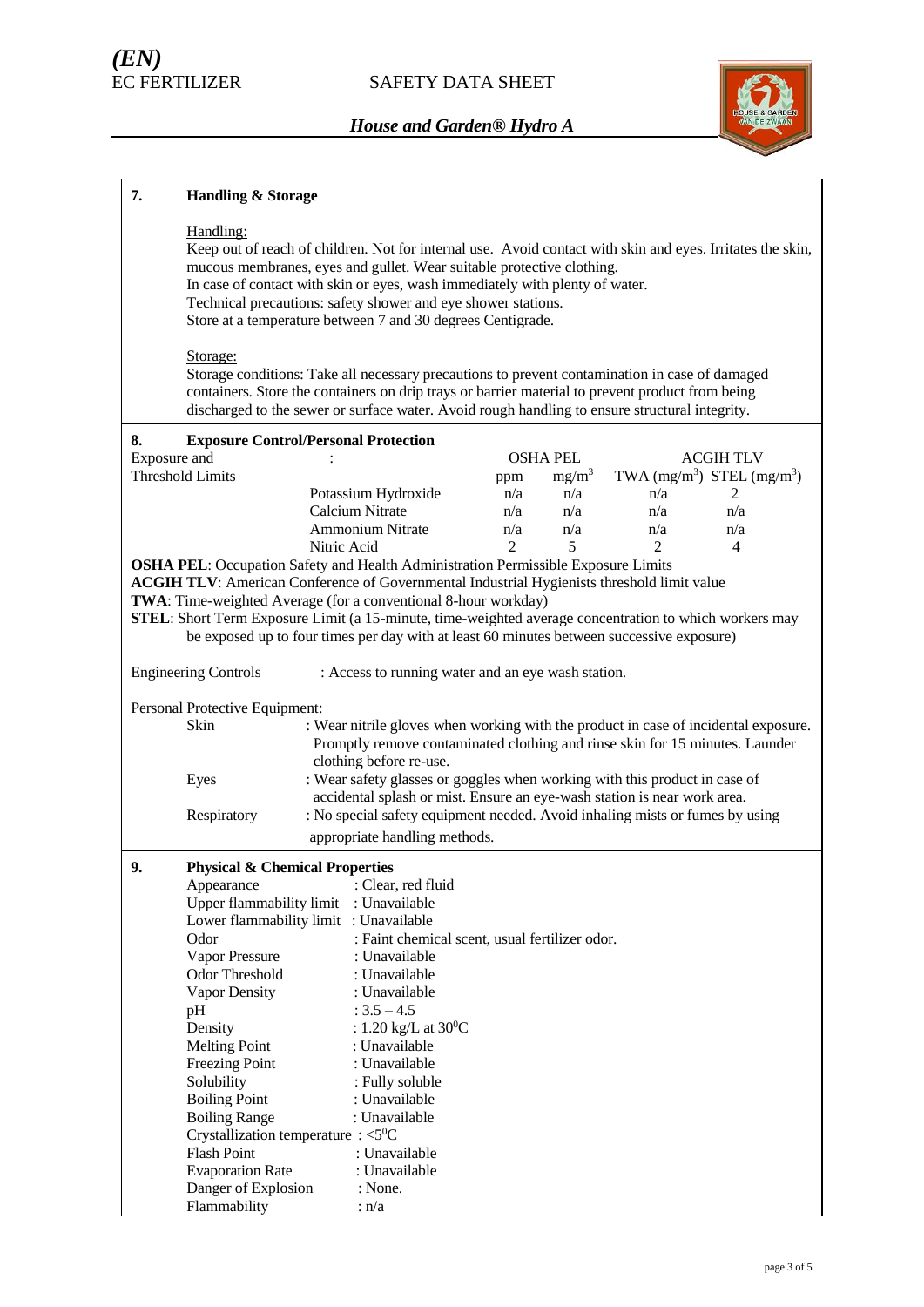# SAFETY DATA SHEET



|     | Auto-ignition Temperature : Material is not self-igniting. |                                                                                       |  |  |  |
|-----|------------------------------------------------------------|---------------------------------------------------------------------------------------|--|--|--|
|     | Decomposition Temperature: Unavailable                     |                                                                                       |  |  |  |
|     | Vapor Pressure                                             | : Unavailable                                                                         |  |  |  |
|     | Viscosity                                                  | : Unavailable                                                                         |  |  |  |
|     |                                                            | Partition Coefficient (n-octanol/water) : Unavailable                                 |  |  |  |
| 10. | <b>Stability &amp; Reactivity</b>                          |                                                                                       |  |  |  |
|     |                                                            | Chemical Reactivity : No reactivity anticipated. Poses little or no immediate hazard. |  |  |  |
|     | <b>Chemical Stability</b>                                  | : Stable under normal conditions of use and storage. No stabilizers needed.           |  |  |  |
|     |                                                            | Color change is not indicative of any safety issues.                                  |  |  |  |
|     |                                                            | Conditions to Avoid: Do not expose to heat in excess of 200°C.                        |  |  |  |
|     | Materials to Avoid                                         | : Metals and alkalis                                                                  |  |  |  |
|     | <b>Suitable Materials</b>                                  | : Plastics, PVC                                                                       |  |  |  |
|     |                                                            |                                                                                       |  |  |  |
| 11. | <b>Toxicological Information</b>                           |                                                                                       |  |  |  |
|     | Routes of Entry                                            | : Eye, skin contact, inhalation, and ingestion.                                       |  |  |  |
|     | Eyes                                                       | : Immediate and delayed irritation, reddening in acute and chronic exposure.          |  |  |  |
|     | Skin                                                       | : Immediate and delayed irritation. Long term exposure may cause skin                 |  |  |  |
|     |                                                            | degradation. Chronic exposure to be avoided.                                          |  |  |  |
|     | Inhalation                                                 | : Fumes are not produced in standard environmental storage conditions. Fumes          |  |  |  |
|     |                                                            | caused by fire contain nitrogen oxides, which are dangerous if inhaled, and           |  |  |  |
|     |                                                            | can result in coughing, dyspnoea, drowsiness, unconsciousness, and death.             |  |  |  |
|     | Ingestion                                                  | : Acute and chronic ingestion can result in abdominal pain, blue lips, blue           |  |  |  |
|     |                                                            | fingernails, blue skin, convulsions, diarrhea, dizziness, burning sensations,         |  |  |  |
|     | LD50                                                       | vomiting, weakness, shock, collapse, and unconsciousness.<br>: Unavailable            |  |  |  |
|     | Carcinogenic                                               | : None of the mixture ingredients are listed on the National Toxicology Program       |  |  |  |
|     | Properties                                                 | Report on Carcinogens or on the International Agency for Research on Cancer           |  |  |  |
|     |                                                            | Monographs.                                                                           |  |  |  |
|     |                                                            |                                                                                       |  |  |  |
| 12. | <b>Ecological Information</b>                              |                                                                                       |  |  |  |
|     | Ecotoxicity                                                | : There is no data specific to this product. It is potentially toxic the organisms in |  |  |  |
|     |                                                            | its concentrated form.                                                                |  |  |  |
|     | Persistence and                                            | : Inherently biodegradable. Non-persistent.                                           |  |  |  |
|     | Degradability                                              |                                                                                       |  |  |  |
|     | Mobility                                                   | : Mobile in aqueous solutions.                                                        |  |  |  |
|     | Bioaccumulation                                            | : Chemicals will be held in vegetative material with no toxic effects to livestock or |  |  |  |
|     | Potential                                                  | humans.                                                                               |  |  |  |
|     | Environmental                                              | : Do not release into surface waters. Contamination can cause algae blooms and        |  |  |  |
|     | Protection                                                 | anoxic conditions, both of which are harmful to aquatic ecosystems.                   |  |  |  |
|     | Leaching                                                   | : Limited.                                                                            |  |  |  |
|     |                                                            |                                                                                       |  |  |  |
|     |                                                            |                                                                                       |  |  |  |